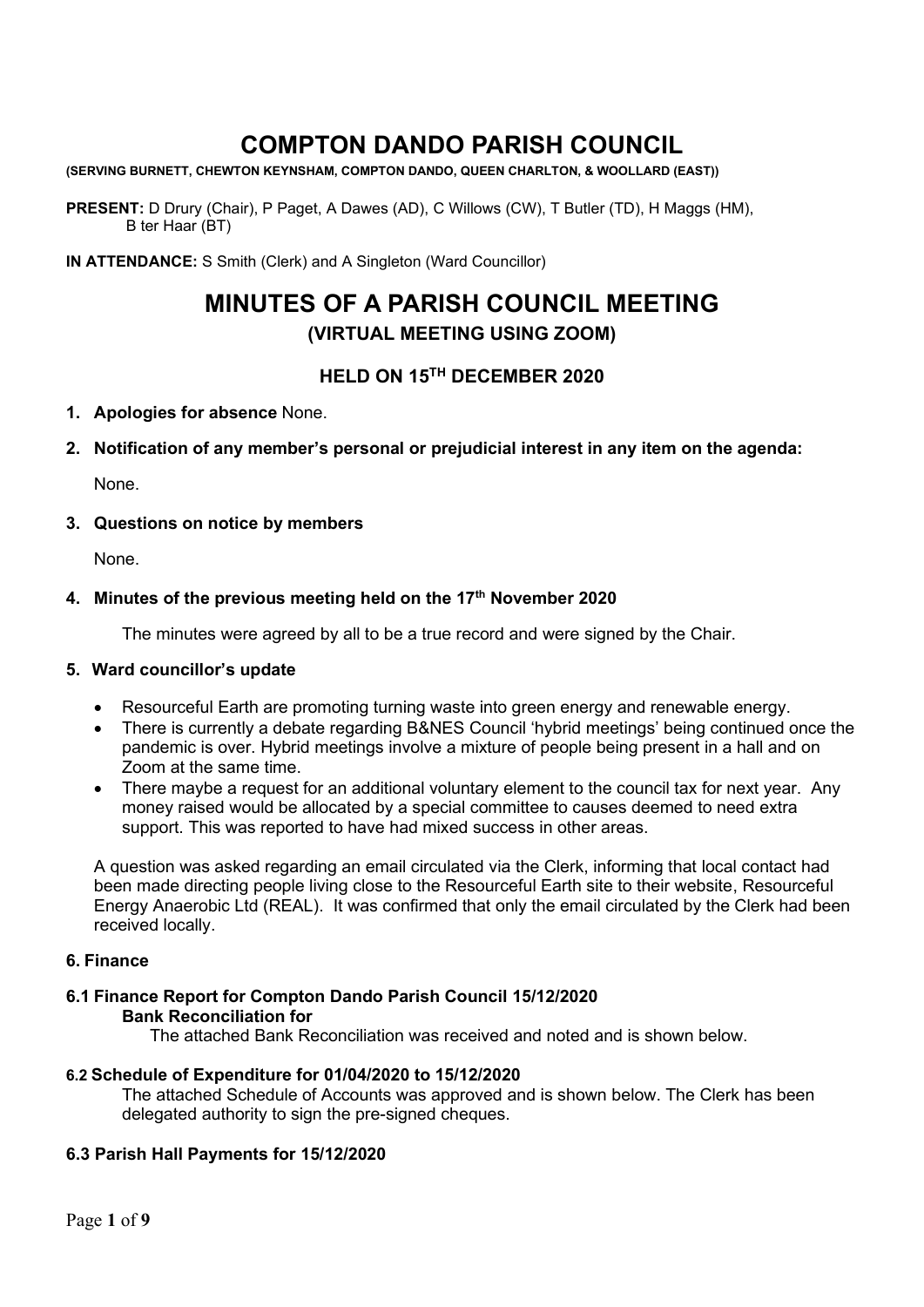The Schedule of Accounts was approved and the payments will be made by the Clerk with delegated power, using internet banking.

| <b>Cheque Number</b> | Payee               | <b>Description</b>    | <b>Amount</b> |
|----------------------|---------------------|-----------------------|---------------|
| 100055               | K Webb              | <b>BANES Lottery</b>  | £20.00        |
|                      |                     | Registration          |               |
|                      |                     |                       |               |
|                      | <b>HJ Dottridge</b> | <b>Lottery Prizes</b> | £75.00        |
|                      | PJ Cole             | Plaque for K Bunyan   | £31.00        |
|                      |                     | <b>Picture</b>        |               |
|                      |                     |                       |               |

Below is a table showing the details of the payments for the Parish Hall:

## **6.4 To approve the budget for 2021 to 2022**

It was reported that following a training session attended by the Chair and Clerk, that a decision should be delayed until the January meeting when the Tax Base would be known and could be taken into consideration.

### **6.5 To decide on the level of the Precept for 2021 to 2022**

To be carried forward to the January meeting, when the budget would be discussed.

### **7. To receive updates on progress of resolutions from the CDPC meeting held on**

### **7.1 To receive suggested responses to National Association of Local Councils (NALC) Climate survey- Councillor DD and Clerk**

Some amendments were suggested and discussed. The Clerk will make the amendments and submit the survey (action Clerk).

#### **7.2 The footbridge over the stream on the footpath network next to the Parish Hall has been repaired**

It was reported that all the planks had been replaced.

### **8. Matters for discussion/decision**

### **8.1 To receive a reminder that the General Data Protection Regulations (GDPR) must apply to Councillors' email distribution lists**

Permission to be emailed must have been given from all people on the distribution list.

Received and noted.

## **8.2 Pilot scheme of monthly packs from the Centre for Sustainable Energy (CSE)**

## **8.2.1 To receive information of this scheme - Councillor BT**

It was reported that a monthly pack was available for circulation and putting on various social media platforms; for posters, print and press releases.

Concerns were raised that the information on the course was mainly focussed on targeting different social groups in different ways. It was also reported that this was usual for marketing information.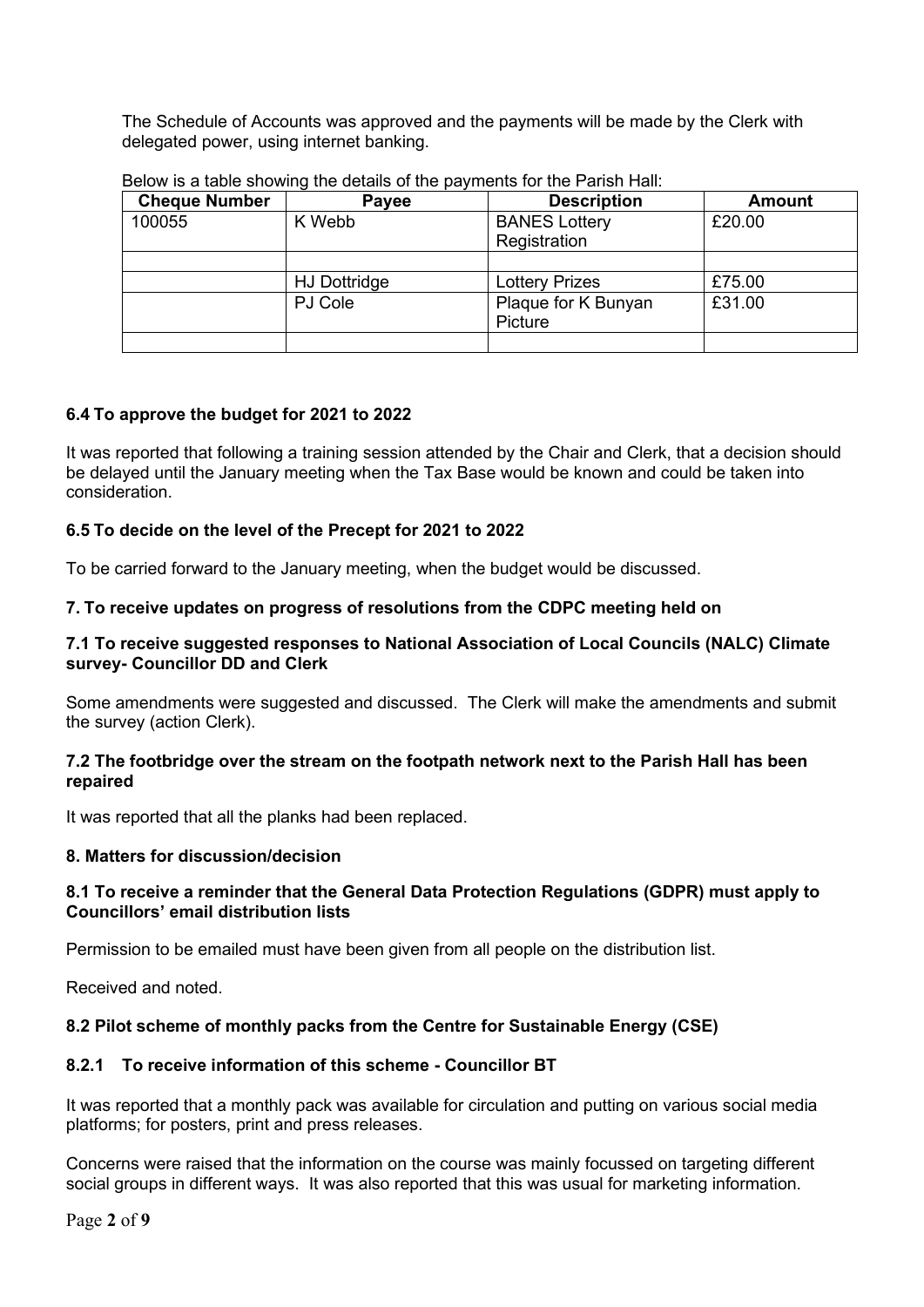The Clerk reported that the items in the pack were difficult to access online. She also reported that the social media platforms that the information was targeted at, were not used by the Parish Council.

It was reported that the Parish Council should not be promoting any organisation's information for them.

It was suggested that Bath & NE Somerset Council (BANES) should be contacted over the concerns that the event and pilot scheme was purely for marketing the CSE's product (action Clerk and Councillor PP).

It was reported that at the Keynsham Forum BANES were encouraging people to attend the event.

### **8.2.2 To decide if, who by and how any leaflets associated with this scheme should be distributed.**

The first bundle is related to home insulation and can be accessed by clicking the link below:

[https://drive.google.com/drive/folders/1h4t8bc2YWqXQF7eRWJQw\\_e0Pr2xPy-Yf?usp=sharing](https://drive.google.com/drive/folders/1h4t8bc2YWqXQF7eRWJQw_e0Pr2xPy-Yf?usp=sharing)

It was Resolved that the Parish Council would not sign up for the monthly information packs pilot scheme.

### **8.3 To approve a Press and Media Policy**

It was Decided to carry this forward to the January meeting and discuss in conjunction with the Standing Orders, which would also be reviewed at that meeting.

#### **8.4 To Decide if a condensed version of the draft minutes should be sent to the 'Parish News United Benefice of Publow with Pensford, Compton Dando and Chelwood' each month**

It was Resolved to only send the full draft minutes to 'Parish News United Benefice of Publow with Pensford, Compton Dando and Chelwood' each month. This will also be done for the Chew Valley Gazette (action Clerk).

### **8.5 To decide if the Definitive Map Modification Order (DMMO) is ready for submission**

It was Agreed that the DMMO could be submitted by the Clerk (action Clerk).

#### **8.6 To discuss the number of times the grass is cut in the villages in keeping with the ecological emergency declared by Bath & NE Somerset**

It was Decided that the cutting should continue at the same frequency in all the villages except Burnett.

It was Agreed that only in Burnett was it suitable to reduce cutting. Councillor PP agreed to liaise with the households that had requested the Parish Council consider reduced cutting in the Parish for Ecological reasons, and in particular Burnett. When they had decided on the timing of cutting Councillor PP would contact the Contractor (action Councillor PP).

The Clerk will inform the grass cutting contractor that Councillor PP will contact her regarding the number of cuts for Burnett Village, once this has been decided (action Clerk).

#### **8.7 To receive notice that the Clerk has sent a Letter of Support to Zero Carbon Compton under delegated powers**

Zero Carbon Compton is working in partnership with Bath and West Community Energy to apply to the Rural Community Energy Fund to undertake a stage 2 feasibility study to investigate the options for an energy generation scheme in the parish of Compton Dando. Early stage 1 investigations suggest a solar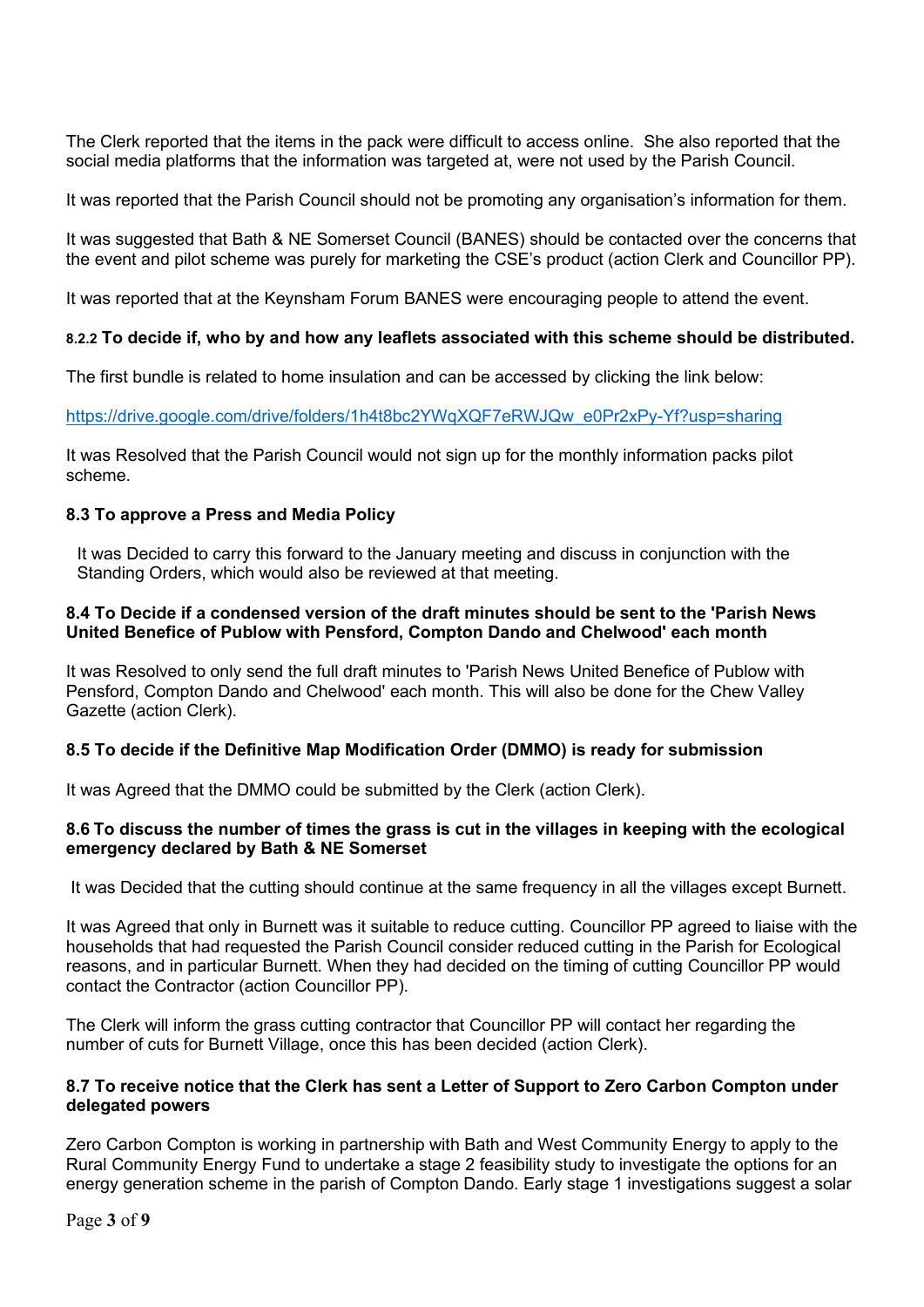scheme would be both popular with residents and that there are landowners willing to put forward parcels of land for consideration to host a project.

Received and noted.

### **8.8 To receive an update from Bath & West Community Energy (BWCE) on EV charging points – Councillor BT**

Councillor BT has been in contact with BWCE which is looking into a project to see what is required for it to be feasible to install EV charging sites which would be self-funding, and also possibly bring a small amount of income back into the community. They hope to report on the overall feasibility by March. Compton Dando's interest has been registered.

It was also suggested that current methods for charging cars might become obsolete in 5-6 years' time, so this should be born in mind when the Parish Council take decisions.

#### **9. Planning applications received**

**9.1 20/04676/COND Sewage Works, Old Burnett Lane, Burnett, Keynsham, Bristol, Bath and North East Somerset, BS31 2TF**

**Discharge of condition 3 attached to application 20/03246/HEDGE (The length of hedgerow will be removed in order to build a new access track from the site onto the unclassified road. This additional entrance is required for access to the new inlet works being installed on site. The hedgerow will not be replanted as the new access will be built in its place)**

The Clerk reported that a decision had been emailed this afternoon and the condition has been discharged, so no discussion took place.

#### **10. Appeals**

- **10.1** None
- **11. Decisions**

**11.1 20/04078/COND Warners Farm, Chewton Road, Chewton Keynsham, Keynsham, Bristol, Bath and North East Somerset, BS31 2SS**

**Discharge of conditions 3,4 and 21 of application 18/01959/FUL (Erection of three dwellings and subdivision of land following demolition of existing buildings at Warners Farm (Resubmission)).**

condition discharged

**11.2 20/04015/TCA Manor Farm Cottage access road to Charlton Farm, Queen Charlton (CDPC support the opinion of the arboriculturist Nov 2020)**

**Cypress fell – T1 Cypress fell – T2 Spruce fell – T3 Spruce fell – T4**

no objection

#### **12. Enforcements**

*Members of the Parish that may have a concern regarding suspected unauthorised building works, retrospective planning or non-permitted change of use to a building may report this directly to the Enforcement Department of Bath and North East Somerset Council by emailing*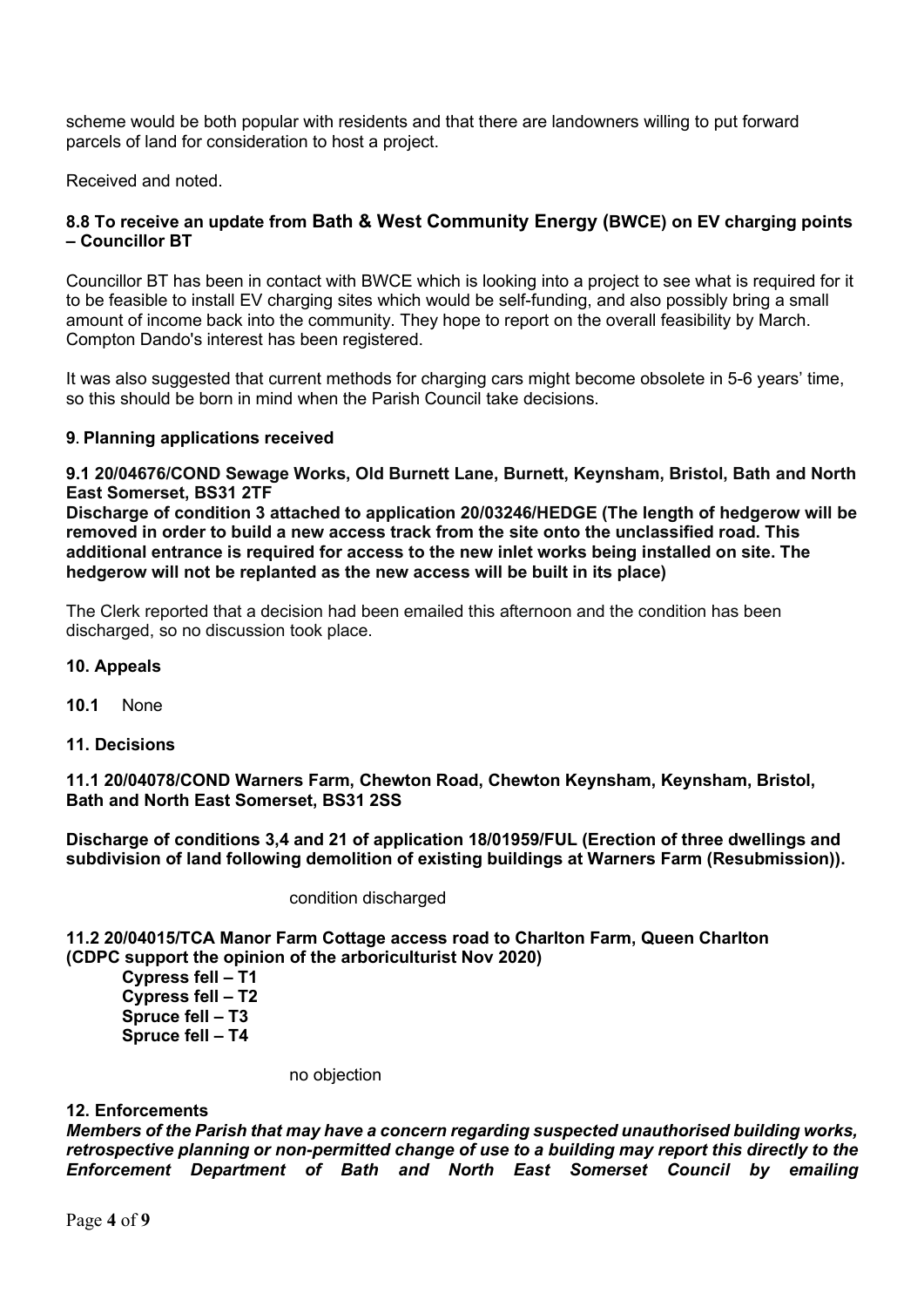*development\_management@bathnes.gov.uk or telephoning 01225 394041 (planning department extension) OR alternatively you may report the same in confidence to the Parish Clerk (details below). The matter of enforcement will be held in strict confidence and will not be discussed by the Parish Council until an Enforcement Notice is issued at which stage the matter will be brought to the attention of the Parish Council by the Local Authority.*

**updates requested on:**

**12.1** None

**13. Items for action**

**13.1** None

**14. Correspondence for action**

## **14.1 Email received from Parish Councils Airport Association (PCAA) informing of a new planning application by Bristol Airport 20/P/2896/APPCON –deadline 6 January**

The application is concerning the Environmental Addendum and Appendices for growth to 12 mppa. The link to the application is below:

[https://www.n-somerset.gov.uk/my-services/planning-building-control/planning-applications/get-involved](https://www.n-somerset.gov.uk/my-services/planning-building-control/planning-applications/get-involved-planning-applications/search-planning-application)[planning-applications/search-planning-application](https://www.n-somerset.gov.uk/my-services/planning-building-control/planning-applications/get-involved-planning-applications/search-planning-application)

It was reported that people should be encouraged to comment.

It was reported that Bristol Council have objected due to Climate Change.

It was Decided that the Parish Council would re-iterate their previous comments (action Clerk).

## **14.2 Email received asking for public input into Keynsham's proposed recycling facility**

Bath & North East Somerset Council is proposing a "state-of the-art" waste and recycling centre at Pixash Lane, Keynsham, which will expand public recycling provision, make it easier for people to recycle and help reduce general waste and operational costs.

The proposals also aim to assist with one of the Council's core policies of tackling the climate and ecological emergency.

Due to the ongoing Covid-19 pandemic, the public consultation is being held online at [www.recyclingkeynsham.co.uk.](http://www.recyclingkeynsham.co.uk/)

You can take part by:

- looking at the online consultation proposals and frequently asked questions
- completing our online feedback form and sharing any additional comments you have

contacting the project team if you have any questions by emailing [info@recyclingkeynsham.co.uk](mailto:info@recyclingkeynsham.co.uk)

or telephone **01225 423400**

<https://newsroom.bathnes.gov.uk/news/council-consult-plans-state-art-recycling-centre-keynsham>

• noting the deadline for feedback is 23.59pm on Monday 21st December 2020 If you need help accessing this information or completing the feedback form, please email [info@recyclingkeynsham.co.uk](mailto:info@recyclingkeynsham.co.uk) or telephone **01225 423400**.

Received and noted.

Page **5** of **9**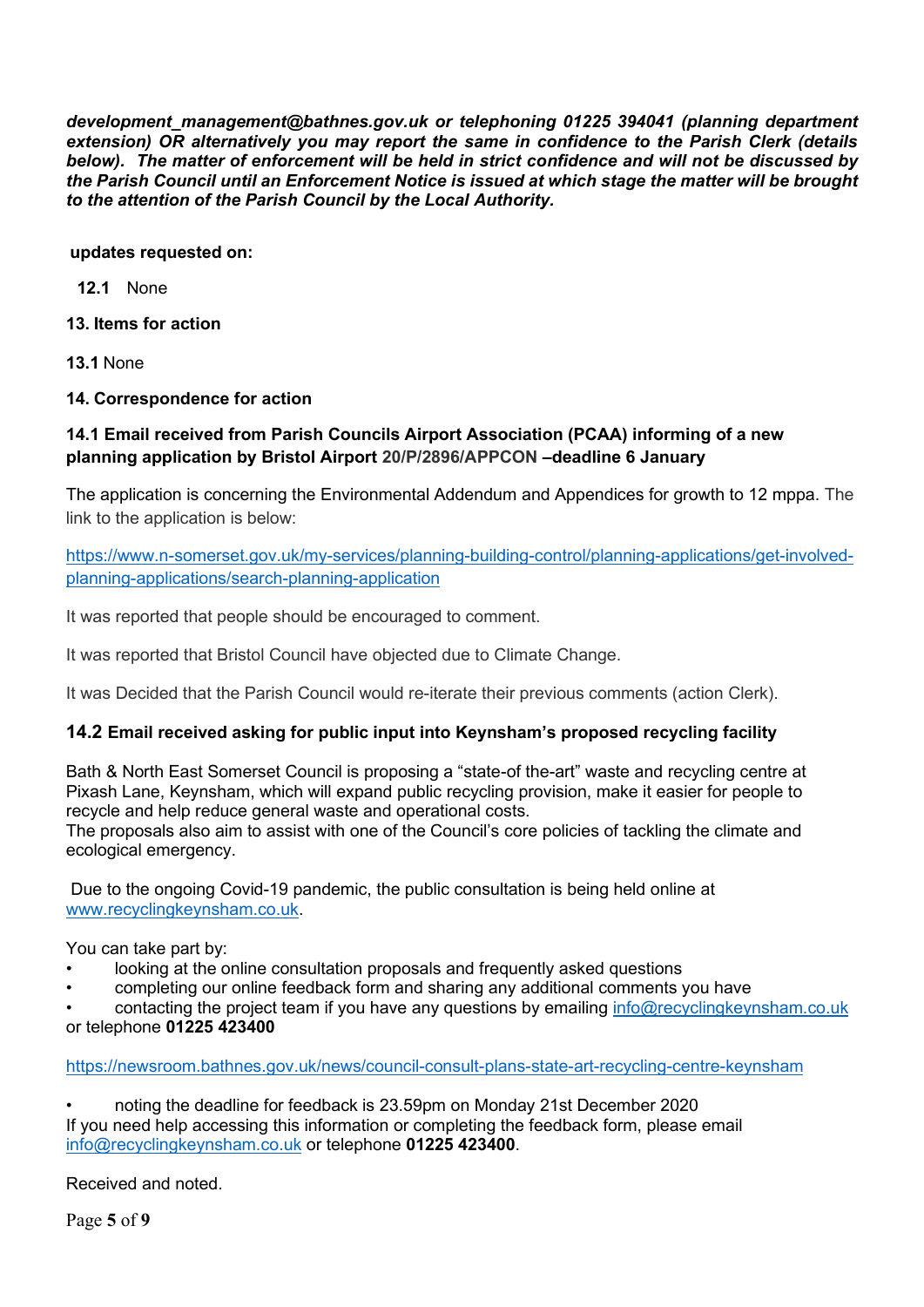It was Decided that a request be made to B&NES Council, asking for assurance that alternative recycling facilities are in place before the Midland Road site is closed (action Clerk).

It was reported that the application was still at the pre-planning stage and would be considered as any other application would be.

#### **15. Correspondence for information**

**15.1 Email received from Bath & NE Somerset Council informing of an enforcement notice being issued against Resourceful Earth which will be effective from 1st January 2022**

Received and noted.

**15.2 Email received from Pinstone.co.uk who are acting on behalf of REAL (Resourceful Energy Anaerobic Ltd), informing that information had been sent to the local community with an update on the proposed works at the site**

Information can be found on the website:

[Home | Real AD \(real-adplant.com\)](http://real-adplant.com/#about)

Received and noted.

#### **16. Reports**

#### **16.1 Parish hall report (appended)**

### **16.2. Report from B&NE Somerset Council's Climate Event on the 26th November 2020 - Councillors BT, PP and DD**

This was discussed under item 8.2.

It was reported that it was a repeat of previously attended events, but it was useful to hear what other parish councils were doing.

#### **16.3 Village updates ('for information only at the meeting. matters for discussion will be carried forward to next meeting' (maximum of 2 items per Councillor unless considered urgent and previously agreed with the Clerk).**

A concern was raised over the West of England Combined Authority (WECA) survey on the Future of the West of England, where it was thought there was a bias in the Green Belt questions, which appeared to be at odds with one another.

[www.westofengland-ca.gov.uk/future-of-the-region/](http://www.westofengland-ca.gov.uk/future-of-the-region/)

Ward Councillor will contact WECA planning and a response will be drawn up by Councillor CW and circulated. It will then be forwarded to the Clerk for submission (action Ward Councillor Singleton, Councillor CW and Clerk).

#### **17. Items of report to be carried forward to the next meeting**

None.

### **Date of next meeting is 19th January 2021 at 8.00pm (virtual)**

The meeting closed at 9.30 PM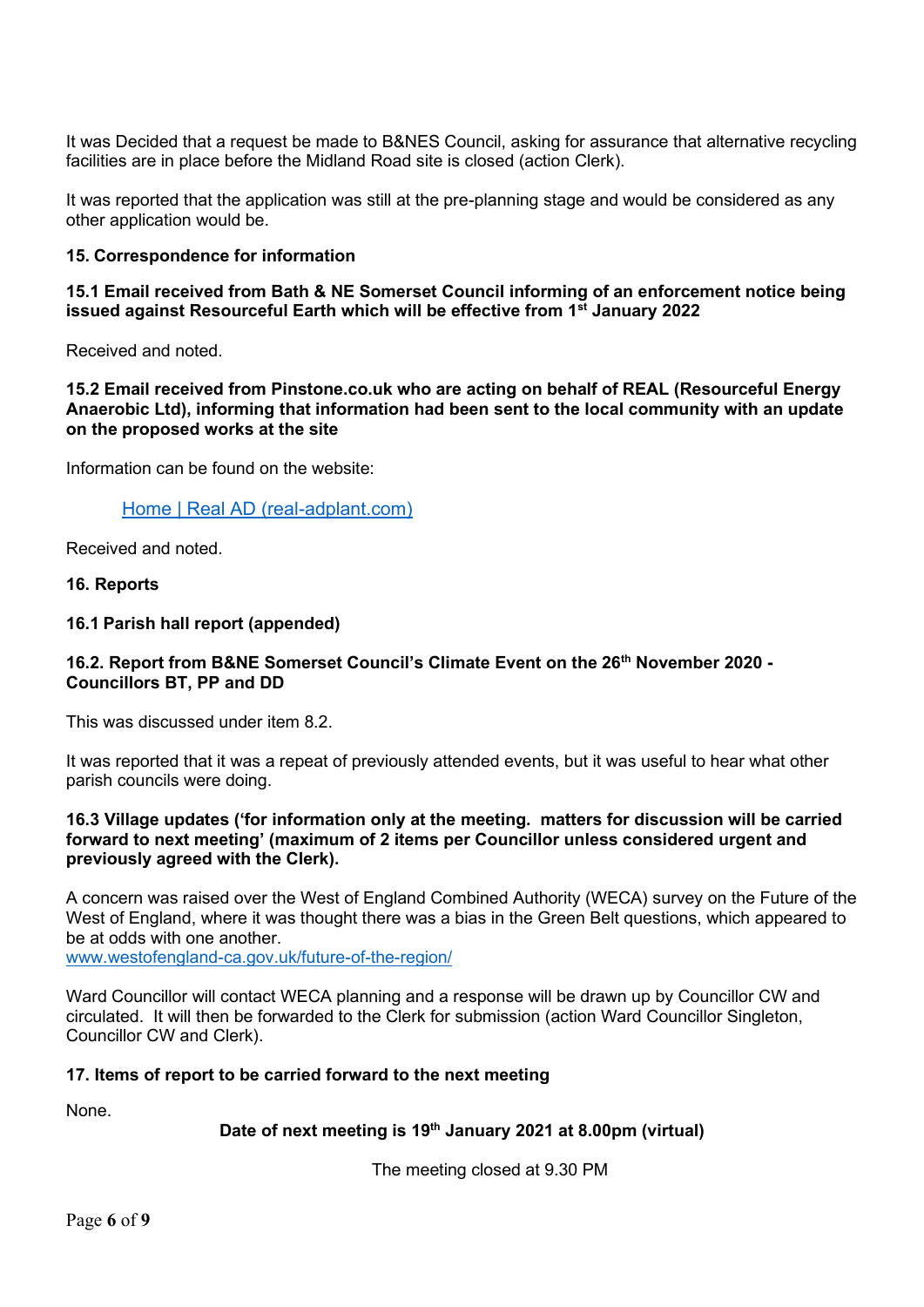Minutes prepared by: Susan Smith (Clerk)

Agreed as a correct record on………………………………….

Signed (Chairman)…………………………………………………….

The table below shows details of the bank reconciliation carried out on the 24<sup>th</sup> November 2020:

#### **Bank Reconciliation**

Statement Date 24/11/2020

Transactions to 15/12/2020

#### **Statement Entries**

| Date       | Cashbook Date   Reference | <b>Description</b>                         | Debit  | Credit | Balance  |
|------------|---------------------------|--------------------------------------------|--------|--------|----------|
| 30/10/2020 |                           | <b>Opening Balance</b>                     |        |        | 13140.71 |
| 19/11/2020 | 17/09/2020                | PCAA Rule of Six Status Fund               | 200.00 |        | 12940.71 |
| 19/11/2020 | 17/11/2020                | <b>Clerk's Salary and Expenses</b>         | 419.25 |        | 12521.46 |
| 24/11/2020 | 17/11/2020                | Parish Council Websites annual hosting fee | 180.00 |        | 12341.46 |

#### **Outstanding Entries**

| Cashbook Date | Reference | Description                               | Debit | <b>Credit</b> | Balance, |
|---------------|-----------|-------------------------------------------|-------|---------------|----------|
| 15/10/2019    |           | PAYE 06 Sep to 5 Oct month 6              | 9.60  |               | $-9.60$  |
| 17/11/2020    |           | <b>ALCA Good Councillor Training (BT)</b> | 60.00 |               | $-69.60$ |

#### Reconciliation

| <b>Closing Bank Balance</b>        | 12341.46 |
|------------------------------------|----------|
| Outstanding                        | $-69.60$ |
| Closing Bank Balance + Outstanding | 12271.86 |
| <b>Cashbook Balance</b>            | 12271.86 |

#### **Transactions since Statement**

Cashbook Date Reference **Description** Debit Credit Balance 15/12/2020 **Fingerpost paint** 65.76 12206.10 15/12/2020 **Grass cutting** 855.00 11351.10 15/12/2020 Replacement 'Keynsham' finger 250.00 11101.10 SLCC membership 15/12/2020 112.00 10989.10 15/12/2020 wood for Compton Dando bin (Valley Sawmills) 88.61 10900.49 15/12/2020 linseed oil for CD bin (Screwfix) 17.98 10882.51 15/12/2020 Hunstrete finger work 50.00 10832.51 54.80 10777.71 15/12/2020 PAYE for quarter ending 05 Jan 2021 10368.26 15/12/2020 **Clerk's Salary and Expenses** 409.45 10145.48 15/12/2020 Repair to Street Light in Queen Charlton 222.78 15/12/2020 Bristol Foundry - Hunstrete finger replacement 100.00 10045.48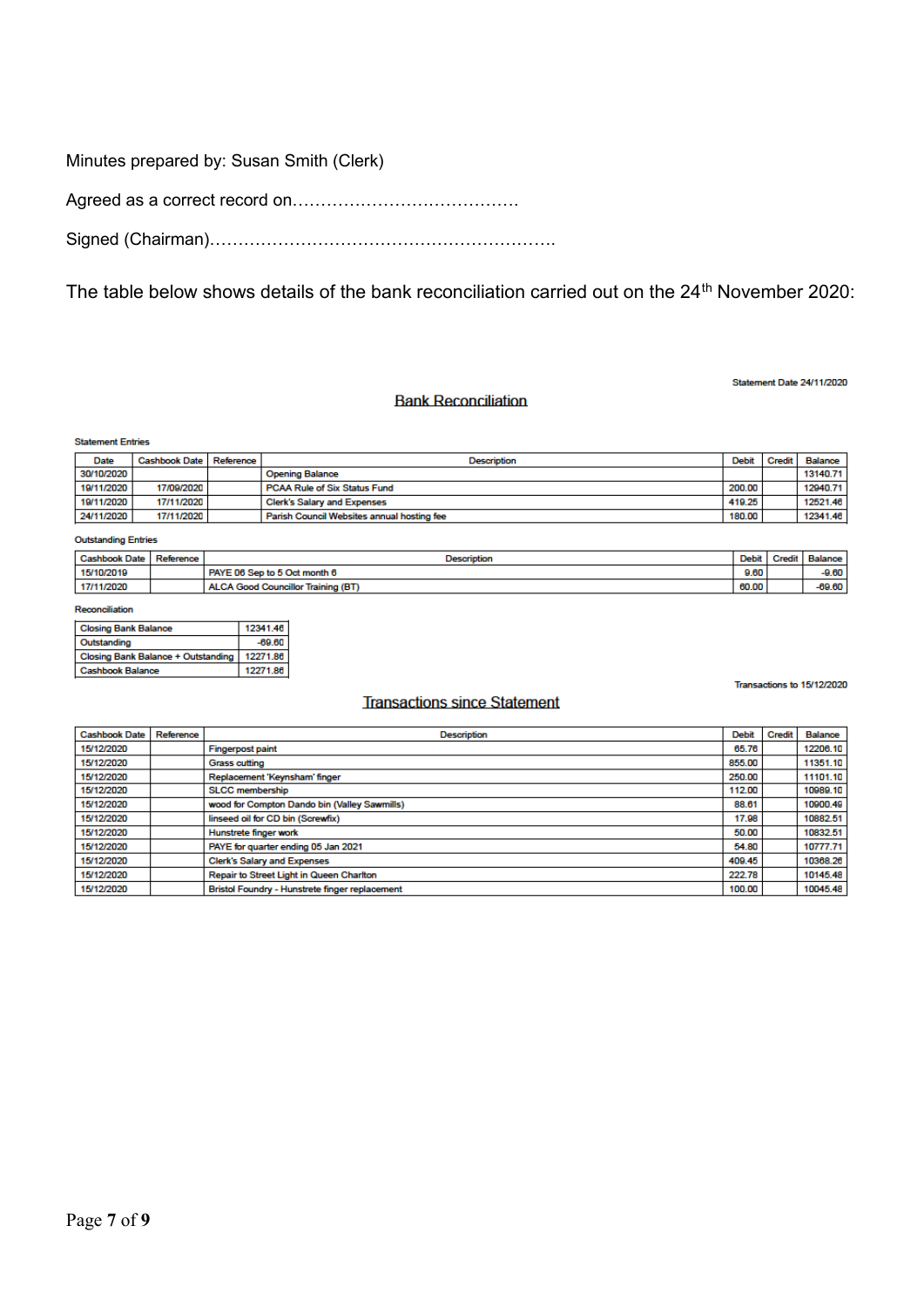The table below shows details of the performance against the budget for the year beginning the 1<sup>st</sup> April 2020 until the 15<sup>th</sup> December 2020:

For year beginning 01/04/2020

#### Performance against Budget

| Name                 | <b>Description</b>              | <b>Budget</b> | Actual  | <b>Difference</b> | Variance   |
|----------------------|---------------------------------|---------------|---------|-------------------|------------|
| <b>AUDIT</b>         | <b>Audit Fees</b>               | 210.00        | 200.00  | $-10.00$          | -4.76%     |
| <b>DONATIONS</b>     | Donation                        | 52.50         | 200.00  | 147.50            | 280.95%    |
| <b>EXPENSES</b>      | <b>Clerk's Expenses</b>         | 89.25         | 47.76   | $-41.49$          | -46.49%    |
| <b>GRANTS GIVEN</b>  | <b>Grants Given</b>             | 1050.00       | 0.00    | $-1050.00$        | $-100.00%$ |
| <b>GRASS CUTTING</b> | <b>Grass Cutting</b>            | 871.50        | 855.00  | $-16.50$          | $-1.89%$   |
| <b>HALL HIRE</b>     | <b>Hall Hire</b>                | 210.00        | 0.00    | $-210.00$         | $-100.00%$ |
| <b>ICO</b>           | ICO                             | 36.75         | 35.00   | $-1.75$           | -4.76%     |
| <b>KIOSKS</b>        | <b>Telephone Kiosks</b>         | 0.00          | 0.00    |                   |            |
| <b>MOBILE</b>        | <b>Mobile Top Up</b>            | 52.50         | 10.00   | $-42.50$          | $-80.95%$  |
| <b>PAYE</b>          | <b>Clerk's PAYE</b>             | 199.50        | 211.80  | 12.30             | 6.17%      |
| <b>PH INSURANCE</b>  | Parish Hall Insurance           | 588.00        | 645.11  | 57.11             | 9.71%      |
| <b>POSTAGE</b>       | Postage                         | 36.75         | 16.80   | $-19.95$          | $-54.29%$  |
| <b>SALARY</b>        | <b>Clerk's Salary</b>           | 5621.95       | 3880.25 | $-1741.70$        | $-30.98%$  |
| <b>SIGNS</b>         | <b>Signs Notice boards</b>      | 1575.00       | 1634.80 | 59.80             | 3.80%      |
| <b>SL ELEC</b>       | <b>Street Light Electricity</b> | 483.00        | 240.27  | $-242.73$         | $-50.25%$  |
| <b>SL MAINT</b>      | <b>Street Light Maintenance</b> | 525.00        | 252.61  | $-272.39$         | $-51.88%$  |
| <b>SOLICITOR</b>     | <b>Solicitor Fees</b>           | 0.00          | 0.00    |                   |            |
| <b>SUBS</b>          | <b>Memberships and Subs</b>     | 430.50        | 239.62  | $-190.88$         | -44.34%    |
| <b>SUPPLIES</b>      | <b>Office Supplies</b>          | 105.00        | 52.88   | $-52.12$          | -49.64%    |
| <b>TRAINING</b>      | Training                        | 315.00        | 60.00   | $-255.00$         | $-80.95%$  |
| <b>WEBSITE</b>       | Website                         | 189,00        | 192.59  | 3.59              | 1.90%      |
| <b>MAINTENANCE</b>   | Maintenance                     | 0.00          | 88.83   |                   |            |
| <b>TOTAL</b>         | Total for year to date          | 12641.20      | 8863.32 | $-3777.88$        | $-29.89%$  |

#### **Parish Hall Report December 2020**

The end of the last period of lock-down and Bath and North East Somerset being in Tier 2 means that we have been able to reopen the Hall for a proscribed number of beneficial activities. In the main, this means exercise classes but other activities are allowed if certain hoops are jumped through, so please ask a member of the Hall committee if you have a potential interest.

I should like to thank Sue Smith, the Clerk to the Parish Council, for her efforts on our behalf in obtaining a second Local Restrictions Support Grant. It was not a large sum of money but does allow us to continue to offer the facilities of the Hall to the local community even though we don't have a commercially viable rate of occupation.

Sadly, Greg and Natalie Drane will be leaving the village shortly and they will be much missed, particularly as Greg has quietly dealt with hall bookings over the last couple of years. As a